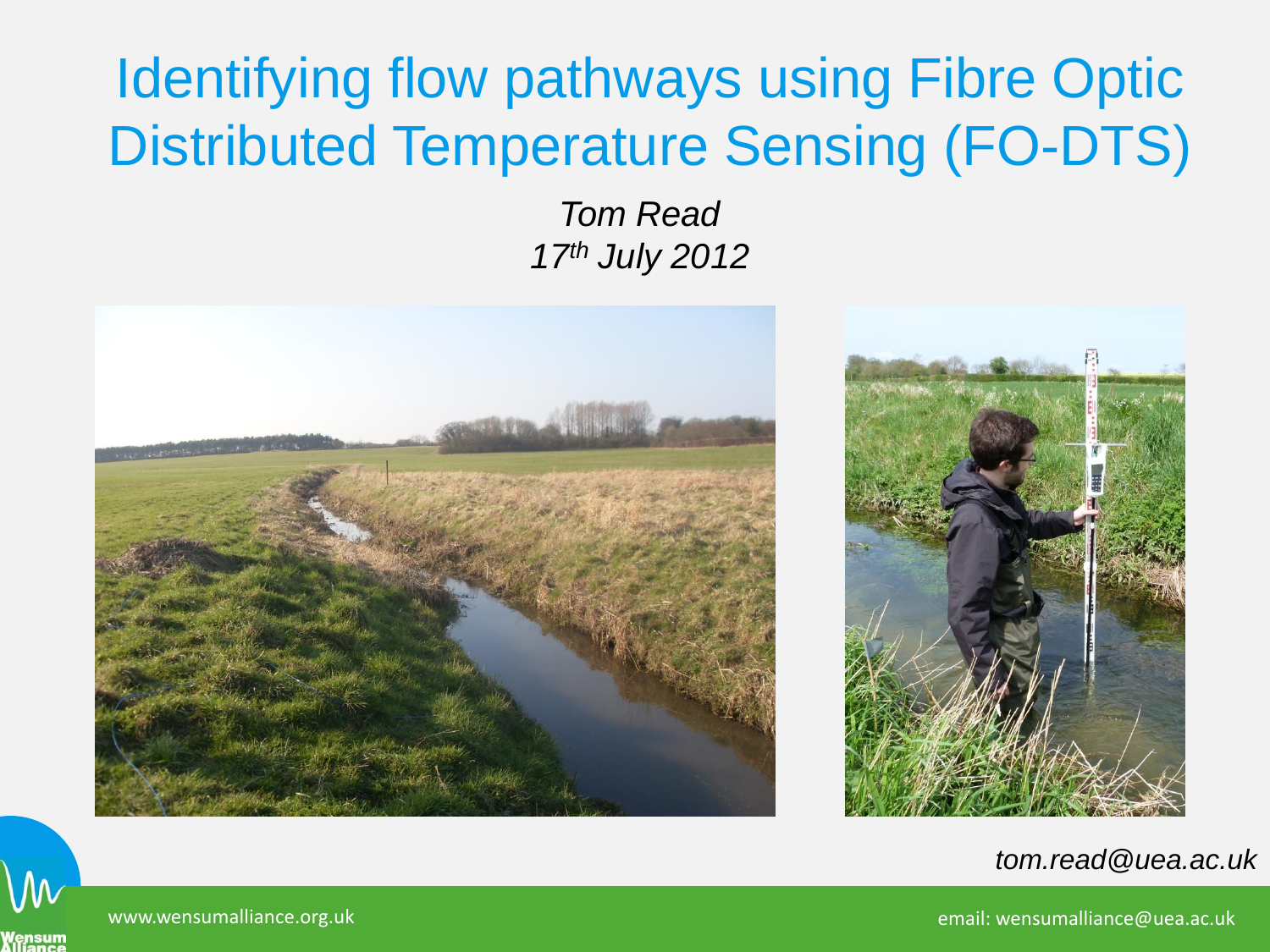### Flow conceptual model



*Conceptual model of flow paths, indicating groundwater flow, field drain discharge, unsaturated zone flow and surface runoff* 

Heat carried by flowing water can be used as a 'natural' tracer

- both the temperature dynamics and the temperature itself can be different between groundwater and surface waters

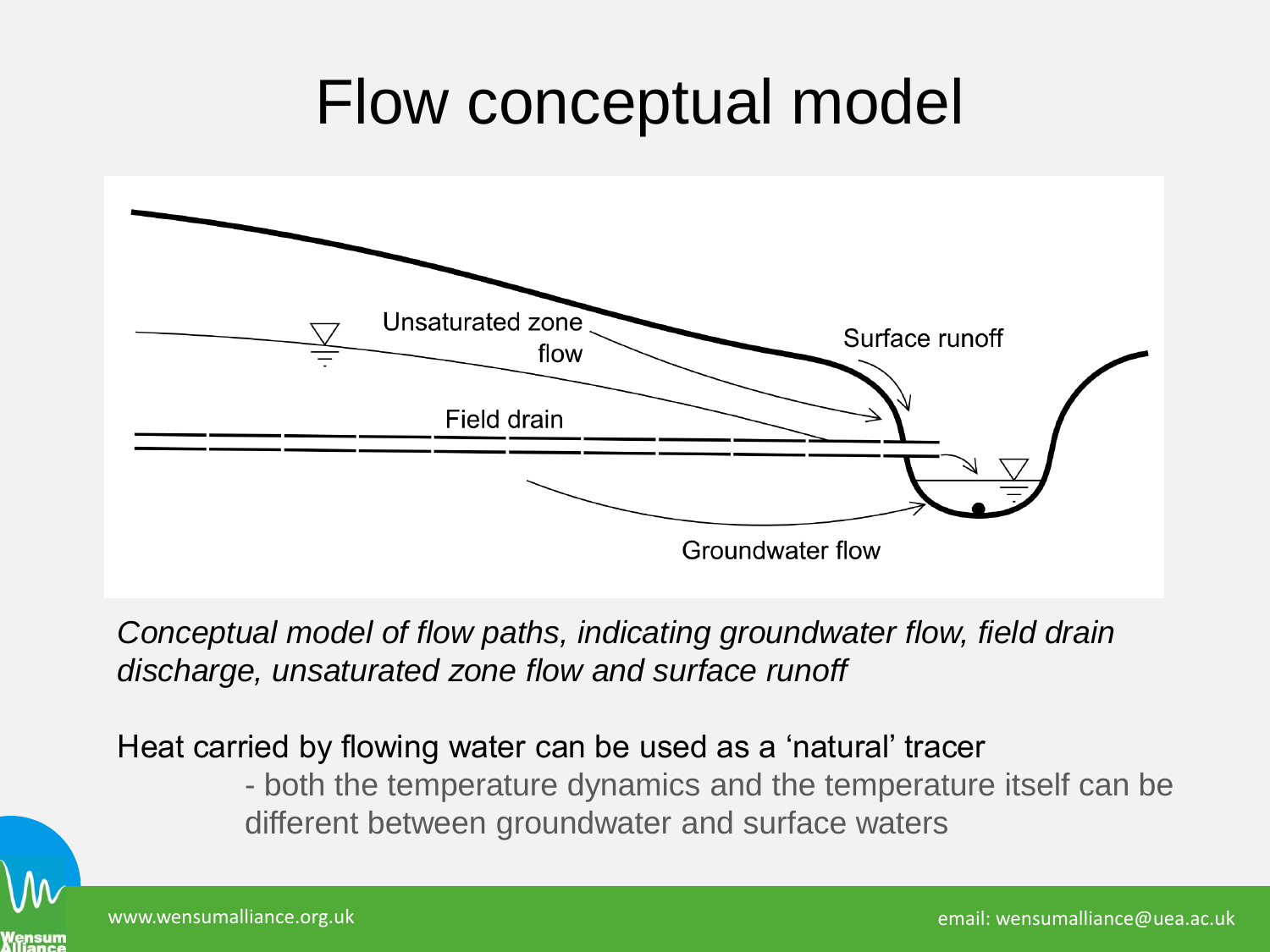# DTS for high resolution temperature monitoring



*Schematic of a typical DTS system (from Suarez et al., 2011)*

Suárez, F., Hausner, M. B., Dozier, J., Selker, J.S., and Tyler, S.W., 2011. *Heat Transfer in the Environment: Development and Use of Fiber-optic Distributed Temperature Sensing*. In: dos Santos Bernardes, M.A., ed. 2011. *Developments in Heat Transfer*. InTech, pp.611-636

Vensum<br>Iliance

www.wensumalliance.org.uk email: wensumalliance@uea.ac.uk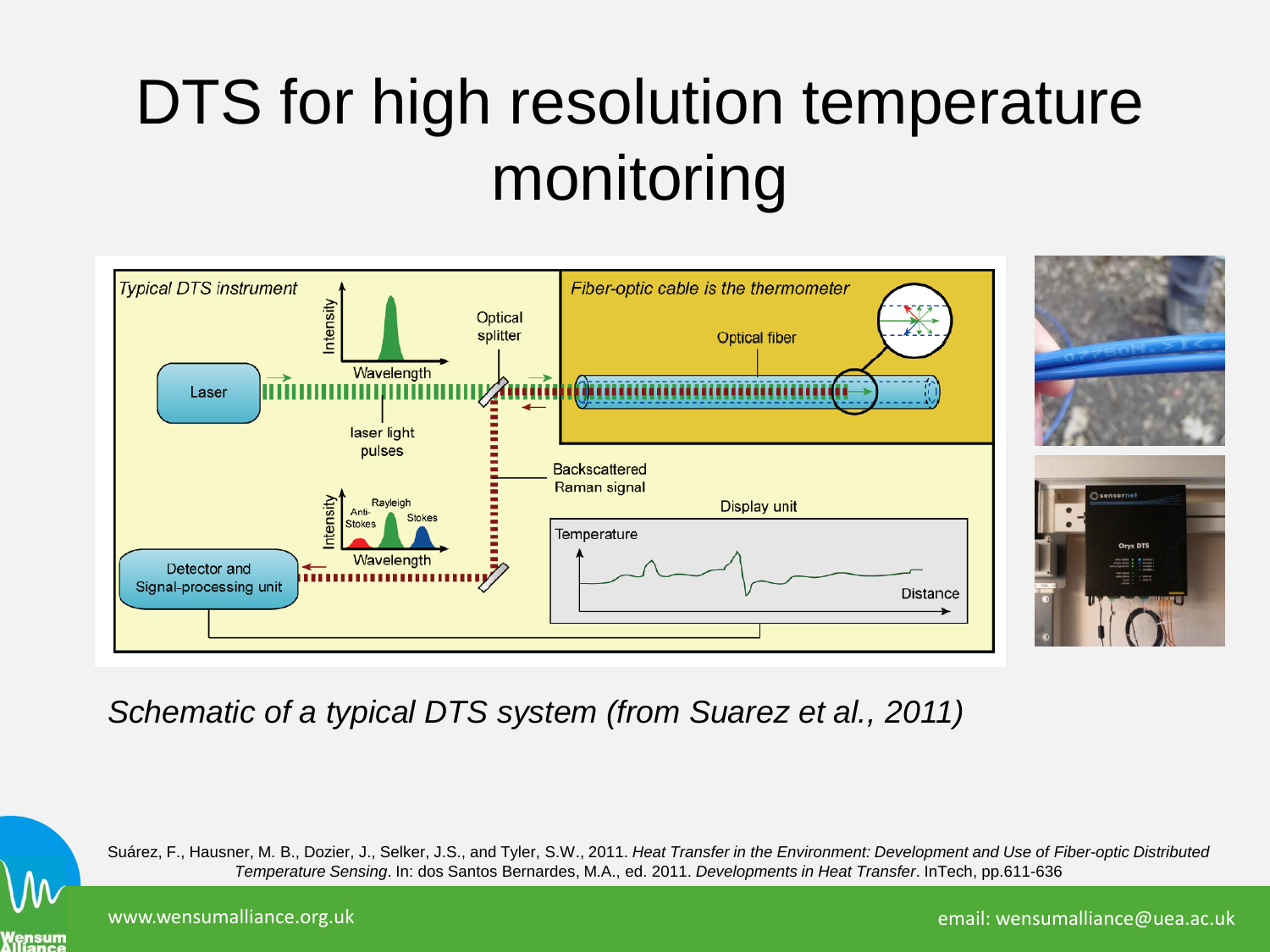## Experimental set-up



#### Measurements:

- Been obtained since March 2012
- Temperature measurement every 2 minutes, for every metre along the cable
- Precision of 0.1°C
- Generates lots of data!











www.wensumalliance.org.uk email: wensumalliance@uea.ac.uk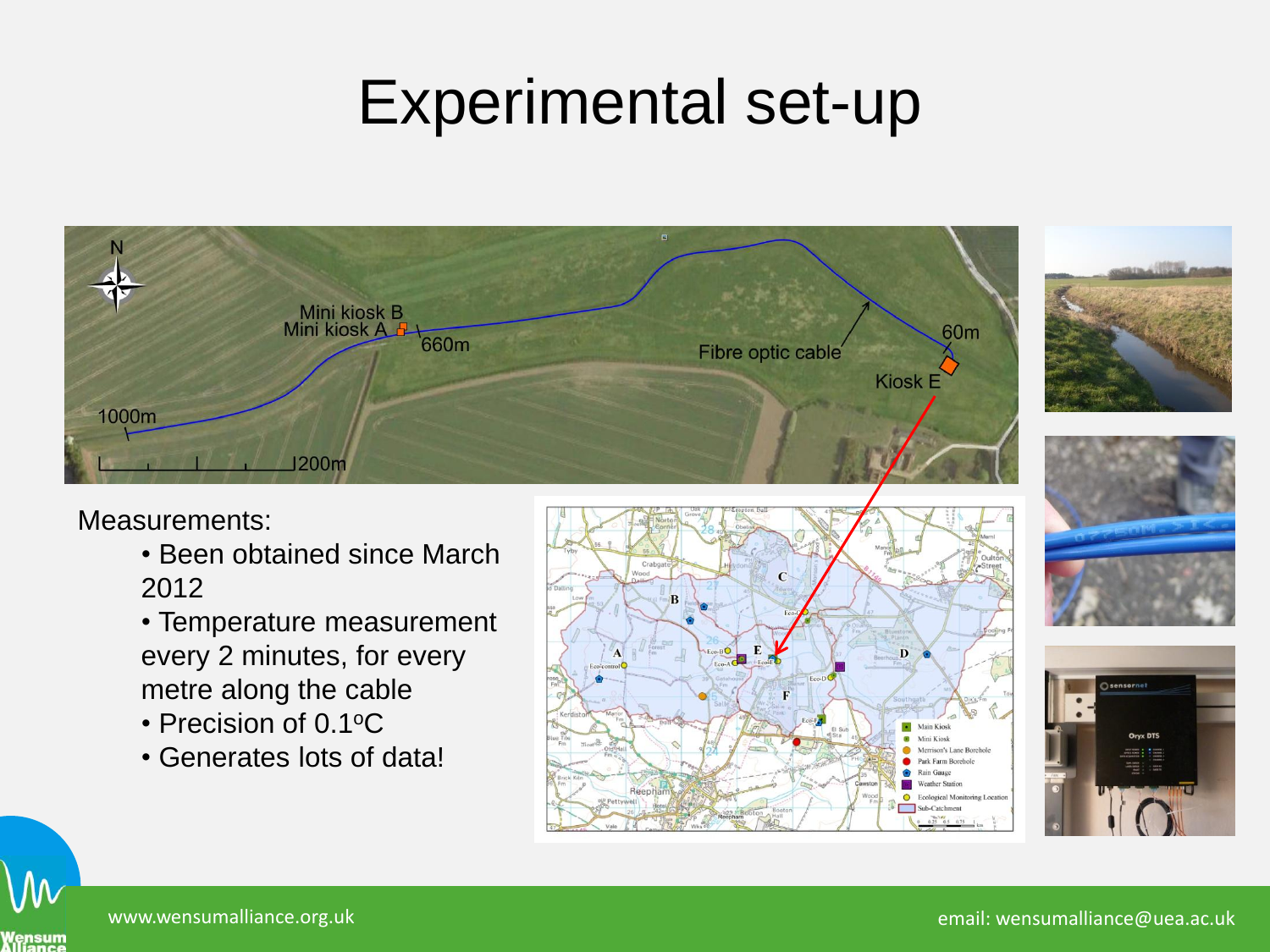# Typical DTS results so far...

*DTS time series at a point (a), a single DTS trace (b), and combining many of these gives (c)*

These kind of data give us the potential to:

• Detect areas of anomalous temperature where flow to the drainage channel may be significant

• Investigate what is happening during storm events